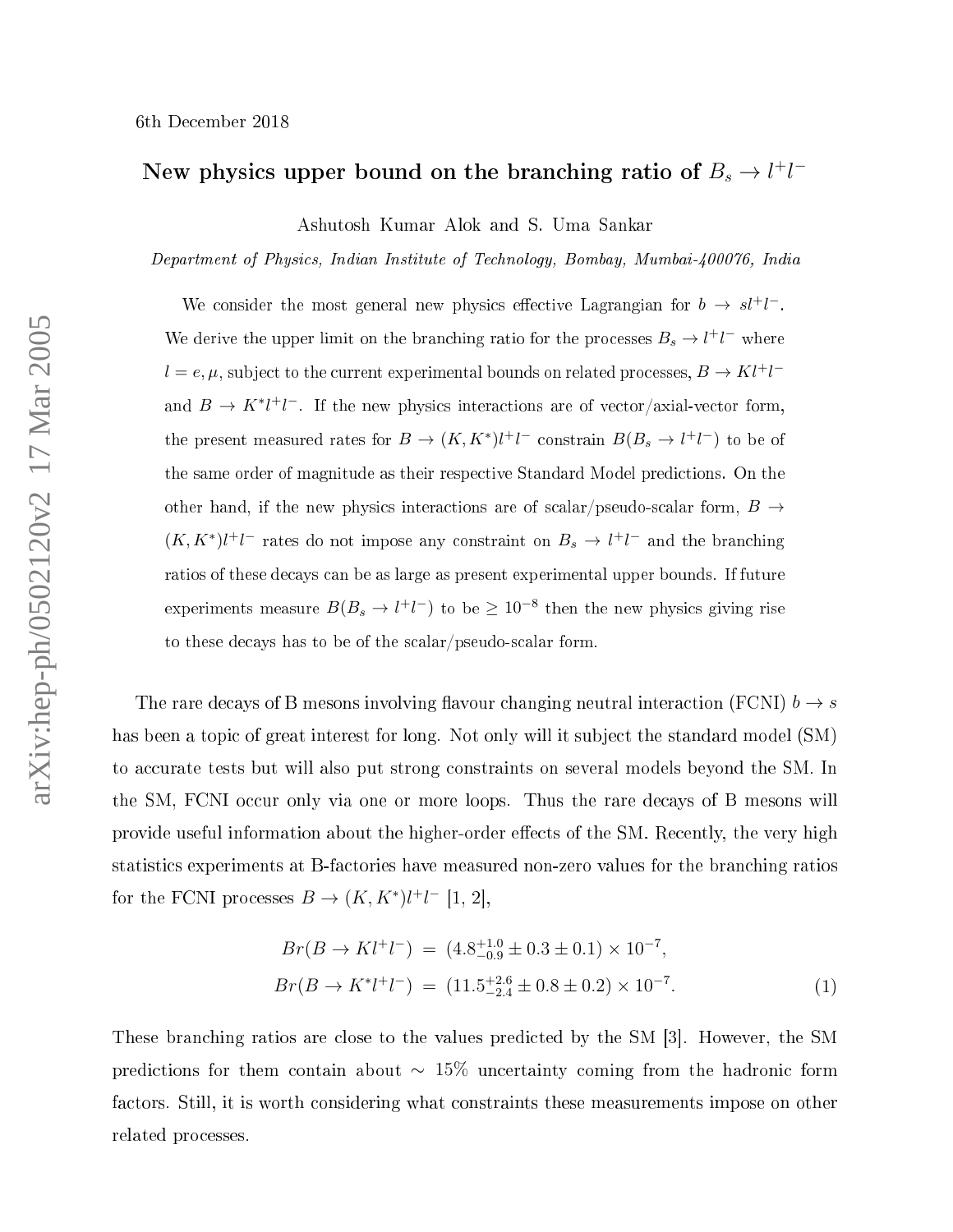The effective Lagrangian for the four fermion process  $b \to s l^+ l^-$  gives rise to the exclusive semi-leptonic decays such as  $B \to K l^+ l^-$  and  $B \to K^* l^+ l^-$  and also to purely leptonic decays  $B_s \to l^+l^-$ , where  $l = e, \mu$ . (From here onwards, the symbol l represents either e or  $\mu$ .) Relation between semi-leptonic and purely leptonic B-decays, arising from FCNI generated by heavy  $Z'$  boson exchange, was briefly considered in [4, 5]. The SM predictions for the branching ratios for the decays  $B_s \to e^+e^-$  and  $B_s \to \mu^+\mu^-$  are  $(7.58 \pm 3.5) \times 10^{-14}$ and  $(3.2 \pm 1.5) \times 10^{-9}$  respectively [6]. The large uncertainy in the SM prediction for these branching ratios arises due to the 12% uncertainty in the  $B_s$  decay constant and 10% uncertainty in the measurement of  $V_{ts}$ . These branching ratios have been calculated in various new physics models. In models with Z'-mediated FCNI, one has  $B(B_s \to \mu^+ \mu^-)$  <  $5.8 \times 10^{-8}$  [7] which is about 20 times larger than the SM prediction. Due to the increased precision in the measurement of  $B(B \to (K, K^*)l^+l^-)$ , this bound can be improved and the present calculation attempts to do so.  $B(B_s \to l^+l^-)$  are also calculated in multi Higgs doublet models. These models are classified into two types. In the first type, there is natural flavour conservation (NFC) and there are no FCNI at tree level. In such models, there is an additional loop ontribution to FCNI, where <sup>a</sup> harged Higgs boson ex
hange replaces the SM W-exchange. In a two Higgs doublet model with NFC, branching ratio for  $B_s \to \mu^+\mu^- \geq 10^{-8}$  is possible [8]. In the second type, flavour changing processes do occur at tree level, mediated by flavour changing neutral scalars (FCNS's). In such models also a branching ratio of about  $10^{-8}$  for  $B_s \to \mu^+\mu^-$  can be achieved [7]. From the experimental side, at present, there exist only upper bounds  $B(B_s \to e^+e^-) < 5.4 \times 10^{-5}$ [9] and  $B(B_s \to \mu^+\mu^-) < 5.0 \times 10^{-7}$  [10].

In this paper, we consider the most general four fermion effective Lagrangian for  $b \to s l^+ l^$ transition due to new physics. We derive upper bounds on the branching ratios for  $B_s \rightarrow$  $e^+e^-$  and  $B_s \to \mu^+\mu^-$  by demanding that the predictions of this new physics Lagrangian for  $B \to K^* l^+ l^-$  and  $B \to K l^+ l^-$  should be consistent with the current experimental values.

The most general effective Lagrangian for  $b \to s l^+ l^-$  transitions due to new physics can be written as,

$$
L_{eff} (b \to s l^+ l^-) = L_{VA} + L_{SP} + L_T \tag{2}
$$

where,  $L_{VA}$  contains vector and axial-vector couplings,  $L_{SP}$  contains scalar and psuedoscalar couplings and  $L_T$  contains tensor couplings.  $L_T$  does not contribute to  $B_s \to l^+l^$ because  $\langle 0|\bar{s}\sigma^{\mu\nu}b|B_s(p_B)\rangle = 0$ . Hence we will drop it from further consideration.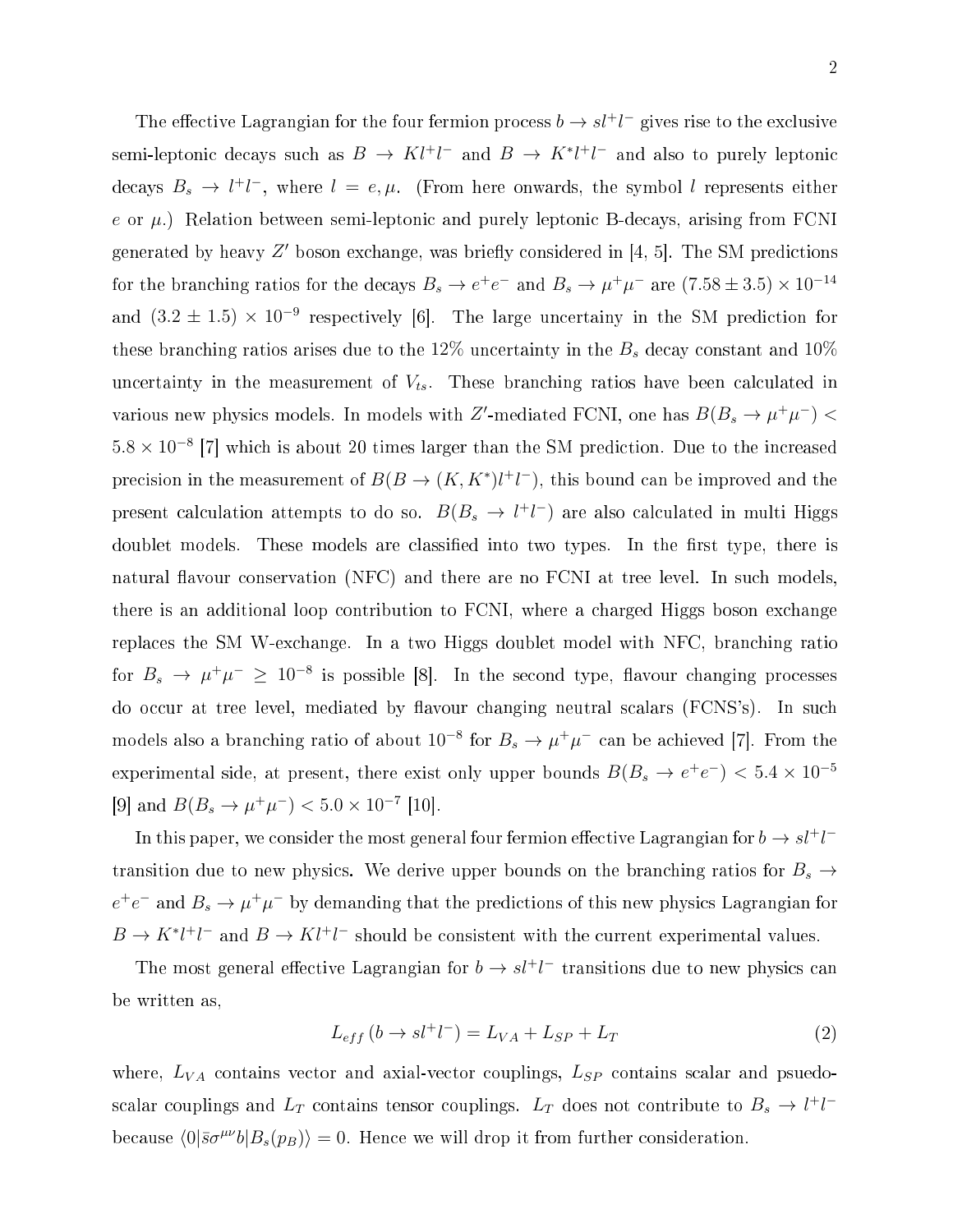First we will assume that the new physics Lagrangian contains only vector and axialve
tor ouplings. We parametrize it as

$$
L_{VA}(b \to sl^+l^-) = \frac{G_F}{\sqrt{2}} \left(\frac{\alpha}{4\pi s_W^2}\right) \bar{s}(g_V + g_A \gamma_5) \gamma_\mu \bar{l}(g_V' + g_A' \gamma_5) \gamma^\mu l. \tag{3}
$$

Here the constants  $g$  and  $g'$  are the effective couplings which charecterise the new physics. From the above equation, we get  $B_s \to l^+l^-$  matrix element to be

$$
M(B_s \to l^+l^-) = (g_A g'_A) \frac{G_F}{\sqrt{2}} \left(\frac{\alpha}{4\pi s_W^2}\right) \langle 0 \left| \overline{s} \gamma_5 \gamma_\mu b \right| B_s \rangle \langle l^+l^- \left| \overline{l} \gamma_5 \gamma^\mu l \right| 0 \rangle. \tag{4}
$$

Only the axial vector parts contribute for both the hadronic and leptonic parts of the matrix element. Substituting  $\langle 0 | \overline{s}\gamma_5\gamma_\mu b | B_s \rangle = -i f_{B_s} p_{B\mu}$ , in Eq. (4) we get

$$
M(B_s \to l^+l^-) = -i2m_l f_{B_s}(g_A g'_A) \frac{G_F}{\sqrt{2}} \left(\frac{\alpha}{4\pi s_W^2}\right) \bar{u}(p_l) \gamma_5 v(p_{\bar{l}}). \tag{5}
$$

As we are considering only vector and axial vector currents, helicity suppression is still operative for the  $B_s \to l^+l^-$  decay amplitude. The calculation of the decay rate gives

$$
\Gamma_{NP}(B_s \to l^+l^-) = \frac{G_F^2 f_{Bs}^2}{8\pi} \left(\frac{\alpha}{4\pi s_W^2}\right)^2 (g_A g_A')^2 m_{Bs} m_l^2.
$$
 (6)

Thus the decay rate depends upon the value of  $(g_Ag_A')^2$ . To estimate the value of  $(g_Ag_A')^2$ , we consider the related decays  $B \to K^* l^+ l^-$  and  $B \to K l^+ l^-$ , which also receive contributions from the effective Lagrangian in Eq.  $(3)$ . In deriving Eq.  $(6)$ , we dropped terms proportional to  $m_l^2/m_B^2$ , as their contribution is negligible. We will make the same approximation in al
ulating the de
ay width of semi-leptoni modes also.

We first consider the process  $B \to K^* l^+ l^-$ . Here we will have to calculate the following hadronic matrix elements [3]:

$$
\langle K^*(p_{K^*}) | \overline{s} \gamma_\mu b | B(p_B) \rangle = i \epsilon_{\mu \vartheta \lambda \sigma} \epsilon^{\nu} (p_{K^*}) (p_B + p_{K^*})^{\lambda} (p_B - p_{K^*})^{\sigma} V(q^2)
$$
  

$$
\langle K^*(p_{K^*}) | \overline{s} \gamma_5 \gamma_\mu b | B(p_B) \rangle = \epsilon_{\mu} (p_{K^*}) (m_B^2 - m_{K^*}^2) A_1(q^2) - (\epsilon \cdot q) (p_B + p_{K^*})_{\mu} A_2(q^2) \tag{7}
$$

where  $q = p_{l^+} + p_{l^-}$ . In the above equation, a term proportional to  $q_\mu$  is dropped because its contribution to the decay rate is proportional to  $m_l^2/m_B^2$ . It is assumed that the  $q^2$ dependence of these form factors is well described by a pole fit:

$$
V(q^2) = \frac{V}{(m_B + m_{K^*})(1 - q^2/m_B^2)}
$$
  
\n
$$
A_i(q^2) = \frac{A_i}{(m_B + m_{K^*})(1 - q^2/m_B^2)}
$$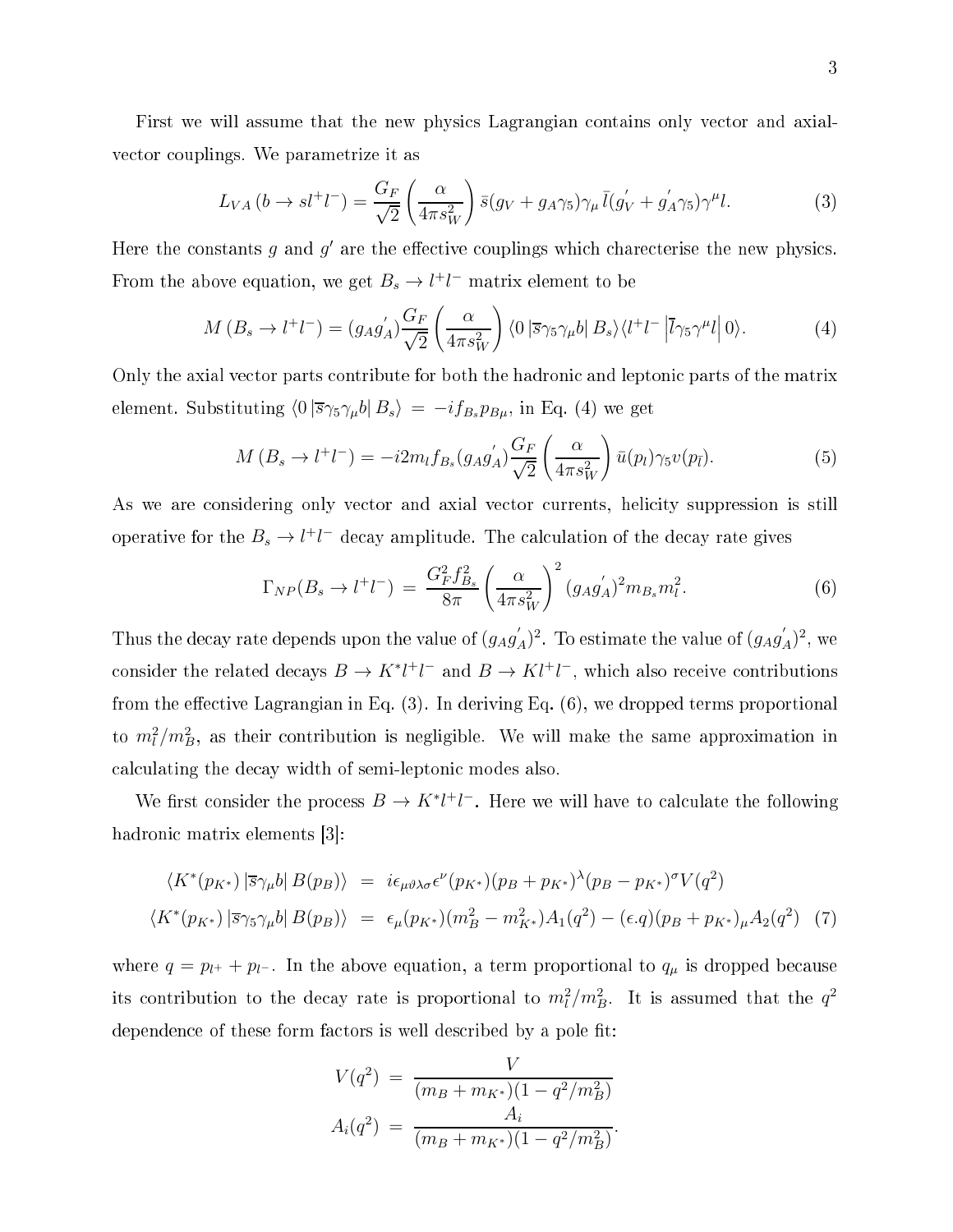The de
ay rate is

$$
\Gamma_{NP}(B \to K^* l^+ l^-) = \frac{1}{2} \left( \frac{G_F^2 m_B^5}{192\pi^3} \right) \left( \frac{\alpha}{4\pi s_W^2} \right)^2 (g_V^{'2} + g_A^{'2}) I_{VA}, \tag{8}
$$

where  $I_{VA}$  is the integral over the dilepton invariant mass  $(z = q^2/m_B^2)$ . Under the assumption that  $A_1 \approx A_2$ ,  $I_{VA}$  is given by

$$
I_{VA} = g_V^2 V^2 \int_{z_{min}}^{z_{max}} dz \frac{z}{1 - z} C_1(z) + g_A^2 A_1^2 \int_{z_{min}}^{z_{max}} dz \frac{z}{1 - z} C_2(z), \tag{9}
$$

where,

$$
C_1(z) = 2\left(1 + \frac{m_{K^*}}{m_B}\right)^{-2} \Phi(z)
$$
  
\n
$$
C_2(z) = \left[3\left(1 - \frac{m_{K^*}}{m_B}\right)^2 + \left(\frac{m_B}{2m_{K^*}}\right)^2 \left(1 + \frac{m_{K^*}}{m_B}\right)^{-2} \left(z - \frac{5m_{K^*}^2}{m_B^2}\right) \Phi(z)\right].
$$

with  $\Phi(z) = (1-z)^2 + 4z (m_{K^*}/m_B)^2$ . The limits of integration for z are given by  $z_{min} =$  $(2m_l/m_B)^2$  and  $z_{max} = (1 - m_{K^*}/m_B)^2$ . From equation (8) we see that, the value of  $(g_A g'_A)^2$  can be determined from the measured rate of  $\Gamma(B \to K^* l^+ l^-)$ , provided the value of  $g_V^2$  $\frac{2}{V}(g_V^{'2} + g_A^{'2})$  is known. For this we consider the decay of  $B \to Kl^+l^-$ .

The matrix element necessary in this case is [3]

$$
\langle K(p_K) | \overline{s} \gamma_\mu b | B(p_B) \rangle = (p_B + p_K)_\mu f_{KB}^+(q^2), \tag{10}
$$

where again a term proportional to  $q_{\mu}$  is dropped. The  $q^2$  dependence of the formfactor, again, is approximated by a single pole with mass  $\approx m_B$ 

$$
f^+(q^2) = \frac{f^+(0)}{1 - q^2/m_B^2}.\tag{11}
$$

The de
ay rate is given by

$$
\Gamma_{NP}(B \to K l^+ l^-) = g_V^2 (g_V^{'2} + g_A^{'2}) \left(\frac{G_F^2 m_B^5}{192\pi^3}\right) \left(\frac{\alpha}{4\pi s_W^2}\right)^2 \left(\frac{f^+(0)}{2}\right)^2.
$$
 (12)

We demand that the maximum value of this decay rate is the measured experimental value.  $(i.e.)$ 

$$
\Gamma_{exp} = \Gamma_{NP}.\tag{13}
$$

With this assumption we calculate the upper bound on the decay rate of  $B_s \to l^+l^-$ , arising due to  $L_{VA}$ , given in Eq. (3). Using Eqs. (8), (12) and (13), we get

$$
g_V^2(g_V^{'2} + g_A^{'2}) = \frac{B_{Exp}(B \to K l^+ l^-)}{3.45 \left[f^+(0)\right]^2} \times 10^4 \tag{14}
$$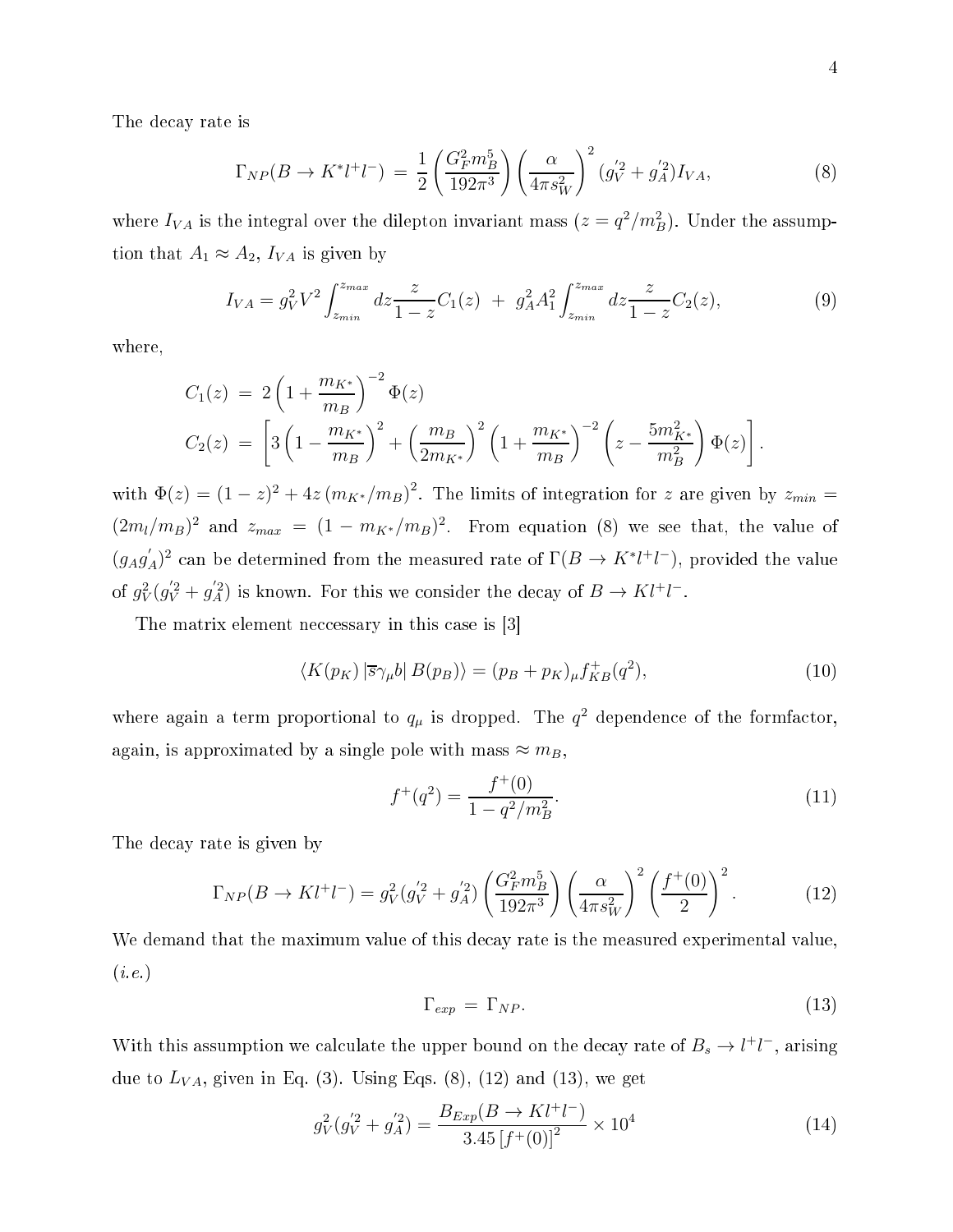and

$$
g_A^2(g_V^{'2} + g_A^{'2}) = \frac{B_{Exp}(B \to K^* l^+ l^-) \times 10^4 - 1.58 V^2 g_V^2 (g_V^{'2} + g_A^{'2})}{8.94 A_1^2}.
$$
 (15)

In our calculation, we take the formfactors to be  $[11]$ 

$$
f^{+}(0) = 0.319_{-0.041}^{+0.052}
$$
  
\n
$$
V = 0.457_{-0.058}^{+0.091}
$$
  
\n
$$
A_1 = 0.337_{-0.043}^{+0.048},
$$
\n(16)

and use experimental values of  $B \to (K, K^*)l^+l^-$  given in [2]. Adding all errors in quadrature, we get

$$
g_V^2(g_V^{'2} + g_A^{'2}) = (1.36^{+0.53}_{-0.44}) \times 10^{-2}
$$
  

$$
g_A^2(g_V^{'2} + g_A^{'2}) = (6.76^{+4.04}_{-3.48}) \times 10^{-3}.
$$
 (17)

Thus the maximum value  $(g_A g'_A)^2$  can have, is

$$
(g_A g'_A)^2 = (6.76^{+4.04}_{-3.48}) \times 10^{-3}
$$
 (18)

The branching ratio for  $B_s \to l^+l^-$ , due to  $L_{VA}$ , to be

$$
B(B_s \to e^+e^-) = 1.06 \times 10^{-10} \cdot f_{B_s}^2 (g_A g_A')^2
$$
  

$$
B(B_s \to \mu^+\mu^-) = 4.54 \times 10^{-6} \cdot f_{B_s}^2 (g_A g_A')^2.
$$
 (19)

Substituting  $f_{B_s} = 240 \pm 30$  MeV [12] and the maxmimum value for  $(g_A g'_A)^2$  from Eq. (18), we get

$$
B(B_s \to e^+e^-) = 4.06^{+2.65}_{-2.34} \times 10^{-14}
$$
  

$$
B(B_s \to \mu^+\mu^-) = 1.74^{+1.13}_{-1.00} \times 10^{-9}
$$
 (20)

Therefore the upper bounds on the bran
hing ratios are,

$$
B(B_s \to e^+e^-) < 6.71 \times 10^{-14}
$$
\n
$$
B(B_s \to \mu^+\mu^-) < 2.87 \times 10^{-9} \tag{21}
$$

at  $1\sigma$  and

$$
B(B_s \to e^+e^-) < 1.20 \times 10^{-13}
$$
\n
$$
B(B_s \to \mu^+\mu^-) < 5.13 \times 10^{-9}
$$
\n
$$
\tag{22}
$$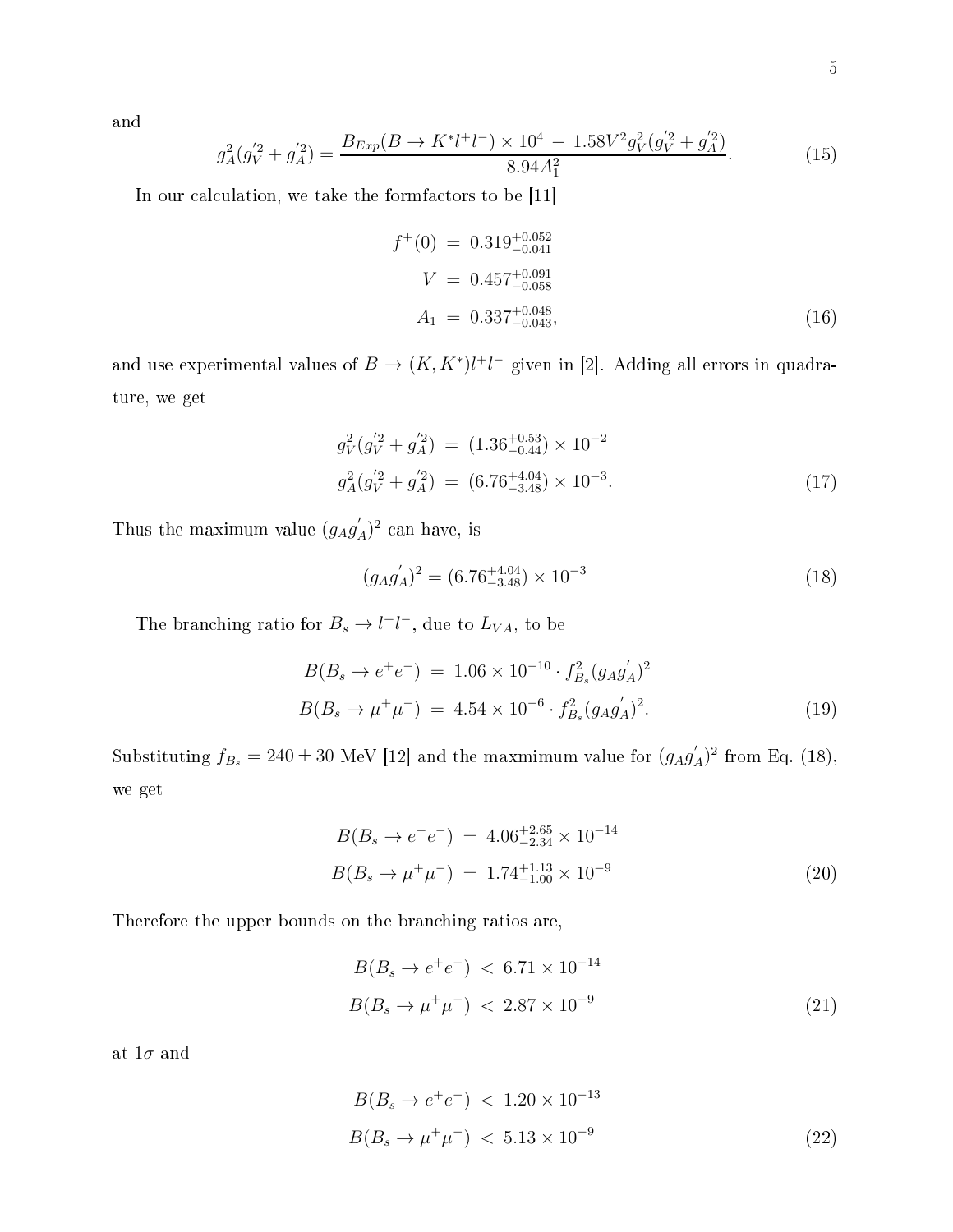at  $3\sigma$ .

These rates are close to the SM predictions. The reason for this is quite simple. The decay rate for an exclusive semi-leptonic process can be written as

$$
\Gamma = (c.c.)^2 (f.f.)^2 \text{phase space},\tag{23}
$$

where c.c. is the coupling constant and  $f.f.$  is the form factor. The measured rates for the exicusive semi-leptonic deays are close to the SM predictions. And we assumed that the new physics predictions for these processes are equal to their corresponding experimental values. Also, the same set of form factors are used in both SM and new physics calculations. Thus the assumption that new physics predictions for semi-leptonic branching ratios are equal to their experimental values (which in turn are equal to their SM predictions) implies that the ouplings of new physi
s are very lose to the ouplings of the SM. This is why our new physics prediction for the purely leptonic mode is also close to the SM prediction. Therefore, new physics, whose effective Lagrangian for  $b \to s l^+ l^-$  consists of only vector and axial vector currents, cannot boost up the rate of  $B_s \to l^+ l^-$  due to the present experimental constraints coming from the decays  $B \to K l^+ l^-$  and  $B \to K^* l^+ l^-$ .

For the reasons explained above, using a different set of form factors, as for example those given in [13], will not change the upper bound on  $B_s \to l^+l^-$  significantly. In fact, we find that the hange is less than 10%.

We can obtain a more stringent upper bound on  $(g_A g'_A)^2$  by the following procedure. We equate the new physics contribution for  $\Gamma(B \to (K,K^*)l^+l^-)$  to the difference between the experimental value and the SM ontribution. This, in turn, leads to a mu
h more stringent upper bound on contribution of  $L_{VA}$  to  $B_s \to l^+l^-$ . In fact, at  $1\sigma$ , this bound is consistent with 0. At  $3\sigma$  we get

$$
B(B_s \to e^+e^-) < 7.89 \times 10^{-14}
$$
\n
$$
B(B_s \to \mu^+\mu^-) < 3.37 \times 10^{-9},\tag{24}
$$

which are again comparable to the SM predictions. Comparing these results with the ones obtained by previous assumption, we see that there is not much difference in the branching ration. This occurs due to the relatively large errors in both the experimental measurements and SM predictions for  $\Gamma(B \to (K, K^*)l^+l^-)$ . Thus we conclude that the presently measured values of  $B \to (K, K^*)$  $l^+l^-$  do not allow any large boost in the contribution of  $L_{VA}$  to  $B_s \to l^+l^-$ .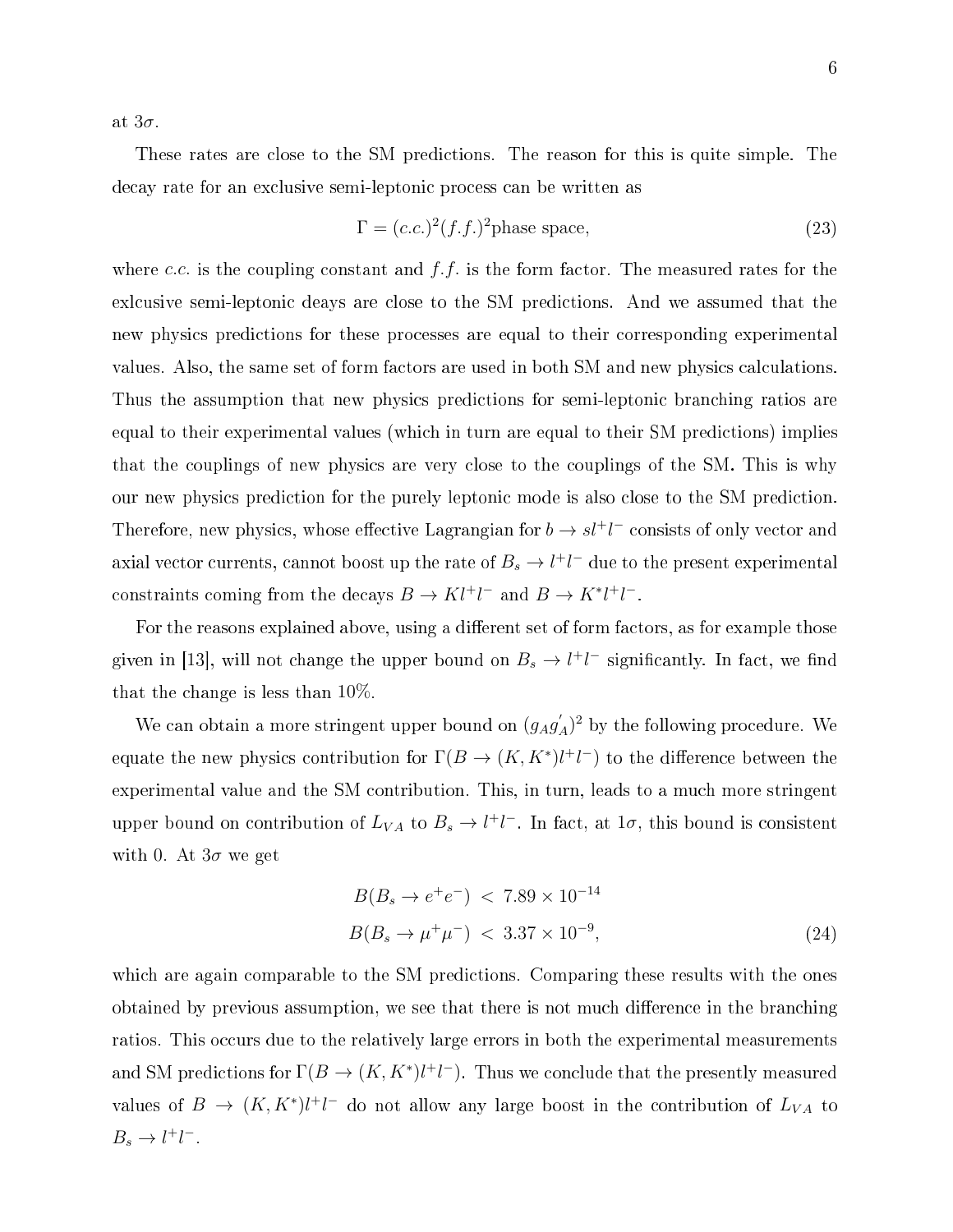We now consider the new physics effective Lagrangian to consist of scalar/pseudoscalar ouplings,

$$
L_{SP}\left(b \to sl^{+}l^{-}\right) = \frac{G_F}{\sqrt{2}} \left(\frac{\alpha}{4\pi s_W^2}\right) \bar{s}(g_S + g_P \gamma_5) b \bar{l}(g_S' + g_P' \gamma_5) l. \tag{25}
$$

The matrix element for the decay  $B_s \to l^+l^-$  is given by,

$$
M(B_s \to l^+l^-) = \frac{G_F}{\sqrt{2}} \left( \frac{\alpha}{4\pi s_W^2} \right) g_P \langle 0 \left| \overline{s} \gamma_5 b \right| B_s \rangle \left[ g'_S \bar{u}(p_l) v(p_{\bar{l}}) + g'_P \bar{u}(p_l) \gamma_5 v(p_{\bar{l}}) \right]
$$
(26)

On substituting,

$$
\langle 0 \left| \overline{s} \gamma_5 b \right| B_s \rangle = -i \frac{f_{B_s} m_{B_s}^2}{m_b + m_s},\tag{27}
$$

we get,

$$
M\left(B_s \to l^+l^-\right) = -ig_P \frac{G_F}{\sqrt{2}} \left(\frac{\alpha}{4\pi s_W^2}\right) \frac{f_{B_s} m_{B_s}^2}{m_b + m_s} \left[g'_S \bar{u}(p_l) v(p_{\bar{l}}) + g'_P \bar{u}(p_l) \gamma_5 v(p_{\bar{l}})\right],\tag{28}
$$

where  $m_b$  and  $m_s$  are the masses of bottom and strange quark respectively. Here we take the quark masses from Particle Data Group obtained under  $\overline{MS}$  scheme [14]. We see that in this case there is no helicity supression *i.e.* the rates for the decays  $B_s \to e^+e^-$  and  $B_s \to \mu^+ \mu^-$  will be the same provided  $g'_1$  $'_{P}$  and  $g'_{g}$  $S$  for both electrons and muons are the same. The calculation of the decay rate gives,

$$
\Gamma_{NP}(B_s \to l^+l^-) = g_P^2(g_S^{'2} + g_P^{'2}) \frac{G_F^2}{16\pi} \left(\frac{\alpha}{4\pi s_W^2}\right)^2 \frac{f_{B_s}^2 m_{B_s}^5}{(m_b + m_s)^2}.
$$
\n(29)

The Bran
hing ratio is given by,

$$
B(B_s \to l^+l^-) = 0.17 \frac{f_{B_s}^2 g_P^2 (g_S^{'2} + g_P^{'2})}{(m_b + m_s)^2}.
$$
\n(30)

To estimate the value of  $g_F^2$  $^{2}_{P}(g'_{S}^{2}+g'_{P}^{2})$  $P_P^{(2)}$ , we again consider the related decay  $B \to K^* l^+ l^-$ . Its matrix element, due to  $L_{SP}$  is given by,

$$
M(B \to K^* l^+ l^-) = \frac{G_F}{\sqrt{2}} \left( \frac{\alpha}{4\pi s_W^2} \right) g_P \langle K^* \left| \overline{s} \gamma_5 b \right| B \rangle \left[ g'_S \bar{u}(p_l) v(p_{\bar{l}}) + g'_P \bar{u}(p_l) \gamma_5 v(p_{\bar{l}}) \right] \tag{31}
$$

as  $\langle K^* |\overline{s}b| B \rangle = 0$ . The pseudoscalar hadronic matrix element is given by [15],

$$
\langle K^* \left| \overline{s} \gamma_5 b \right| B \rangle = -i \left( \frac{2m_{K^*}}{m_b - m_s} \right) A_0(q^2) (q \cdot \epsilon) \tag{32}
$$

The  $q^2$  dependence of the formfactor is described by a pole fit,

$$
A_0(q^2) = \frac{A_0(0)}{(1 - q^2/m_B^2)}.\t(33)
$$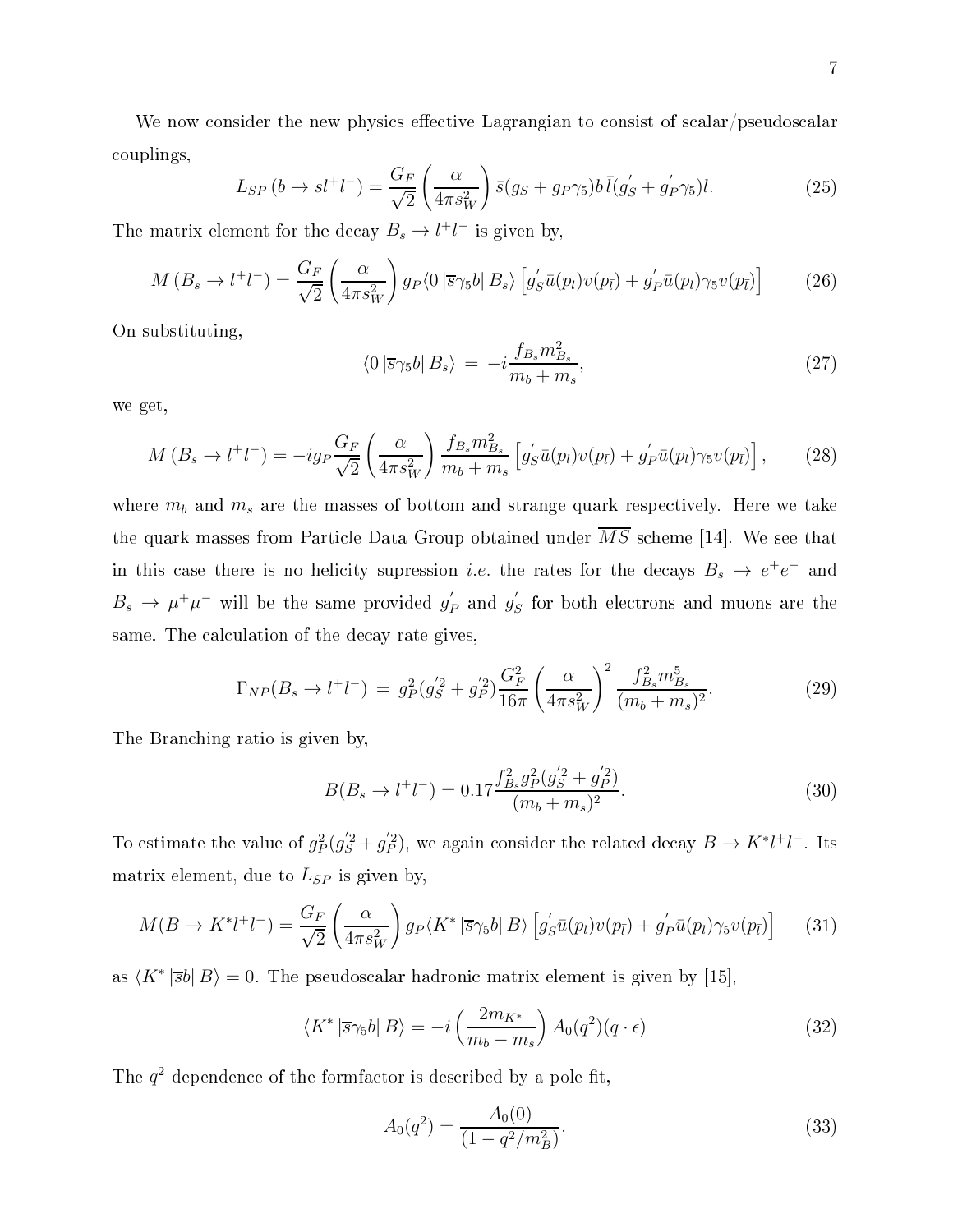The full calculation gives,

$$
\Gamma_{NP}(B \to K^* l^+ l^-) = \left(\frac{G_F^2 m_B^5}{256\pi^3}\right) \left(\frac{\alpha}{4\pi s_W^2}\right)^2 \left(\frac{2m_{K^*}}{m_b - m_s}\right)^2 \left[A_0(0)\right]^2 g_P^2(g_S^{'2} + g_P^{'2}) \left(\frac{m_B}{2m_{K^*}}\right)^2 I_{SP}
$$
\n(34)

where,

$$
I_{SP} = \int_{z_{min}}^{z_{max}} dz \left[ \frac{z}{(1-z)^2} \right] \left[ \left( 1 + \frac{m_{K^*}^2}{m_B^2} - z \right)^2 - \frac{4m_{K^*}^2}{m_B^2} \right]^{\frac{3}{2}}.
$$
 (35)

The limits of integration for the dilepton invariant mass  $(z = q^2/m_B^2)$  are once again given by  $z_{min} = (2m_l/m_B)^2$  and  $z_{max} = (1 - m_{K^*}/m_B)^2$ . Now we assume that the maximum value of this de
ay rate is the measured experimental value. Thus from Eq. (34), we get

$$
g_P^2(g_S^{'2} + g_P^{'2}) = \frac{(m_b - m_s)^2 B_{Exp}(B \to K^* l^+ l^-)}{2.16 [A_0(0)]^2} \times 10^3. \tag{36}
$$

Taking the value of  $A_0(0)$  to be  $0.471^{+0.127}_{-0.059}$  [11], we get

$$
g_P^2(g_S^{'2} + g_P^{'2}) = 4.02^{+2.41}_{-1.41} \times 10^{-2}
$$
\n(37)

Substituting the value of  $g_F^2$  $^{2}_{P}(g'_{S}^{2}+g'_{P}^{2})$  $p_P^{(2)}$  in Eq. (30) we get,

$$
B(B_s \to l^+l^-) = 2.10^{+1.38}_{-0.93} \times 10^{-5}.
$$
\n(38)

The upper bound on  $B(B_s \to \mu^+\mu^-)$  from the above equation is much higher than the present experimental upper bound [10]. Thus we see that the measured values of  $B(B \to$  $(K, K^*)l^+l^-$  do not provide any useful constraint on  $L_{SP}$  contribution to  $B(B_s \to \mu^+\mu^-)$ . The significance of this result is that if a future experiment, such as LHC-b [16] observes  $B(B \to \mu^+ \mu^-) \geq 10^{-8}$ , one can confidently assert that the new physics giving rise to this large a branching ratio must necessarily be of scalar/psuedoscalar type. Comparing the expression in Eq.  $(30)$  to the experimental upper bound in [10], we obtain the bound

$$
g_P^2(g_S^{'2} + g_P^{'2}) \le 10^{-3} \tag{39}
$$

**Conclusions**: We considered the most general effective Lagrangian for the flavour changing neutral process  $b \to s l^+ l^-$ , arising due to new physics. We showed that the present experimental values of  $B(B \to (K, K^*)l^+l^-)$  set strong bounds on  $B(B_s \to l^+l^-)$  if the effective Lagrangian is product of vectors/axial-vectors. Given that the above semi-leptonic decay rates of B-mesons are comparable to their SM predicted values, we showed that the